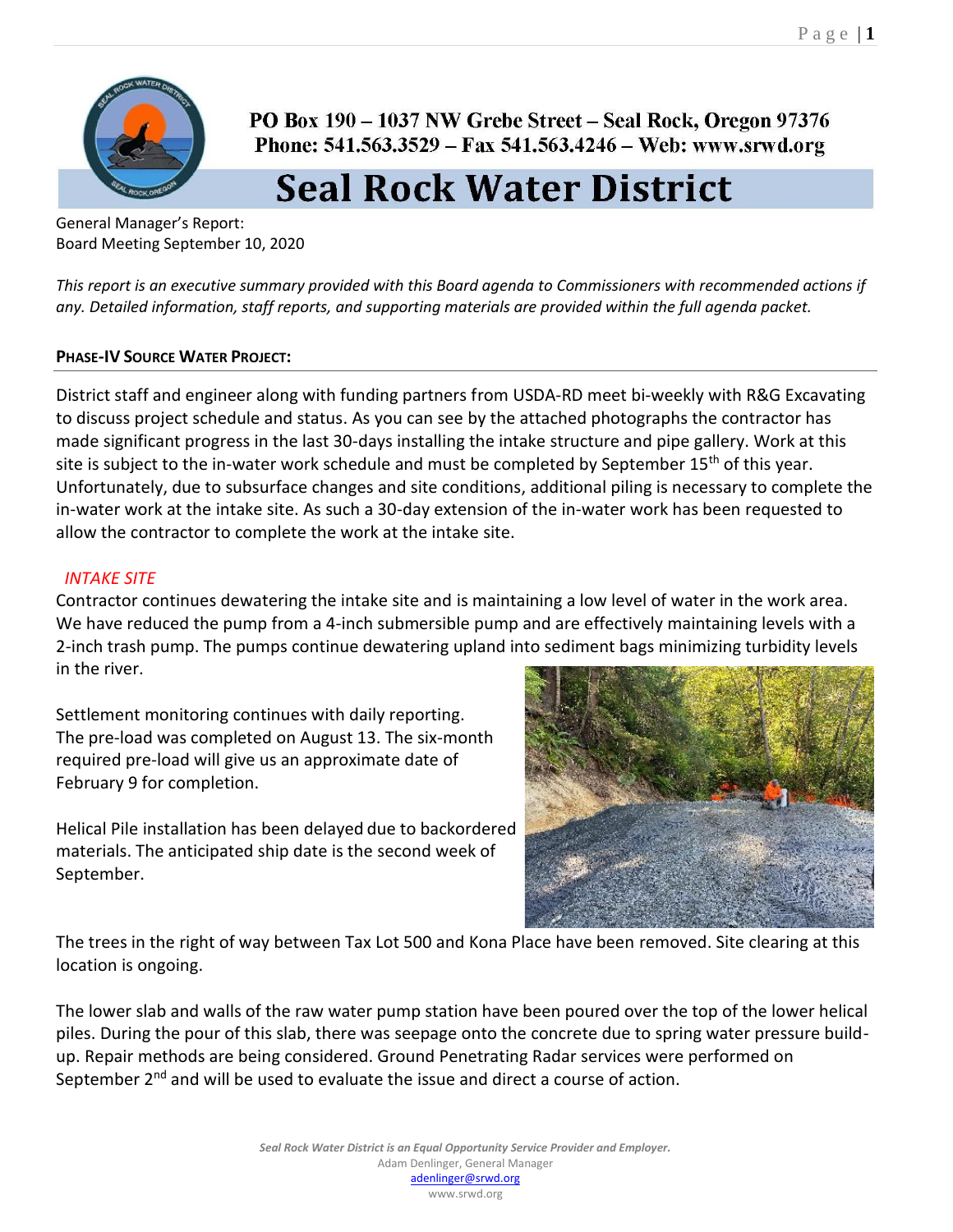



# *FORCE MAIN*

Between stations 2+93 and 5500 we have installed the 14-inch Raw Water HDPE, the 3-inch Fresh Water HDPE, the District Fiber Optic Conduit, the Utility Power from CPI, and the 4-inch Supernate Line along South and North Beavercreek Road. Blow-offs and raw water connection vault have been installed as well.





#### *TREATMENT BUILDING SITE*

Erosion control measures have been installed and subgrade preparations have begun. We began site work on the treatment building site, clearing and grubbing approximately 60% of the area and compacting using our Roller. The Clearwell footing and raised pad have had subgrade preparations.



*Seal Rock Water District is an Equal Opportunity Service Provider and Employer.*  Adam Denlinger, General Manager [adenlinger@srwd.org](mailto:adenlinger@srwd.org) www.srwd.org